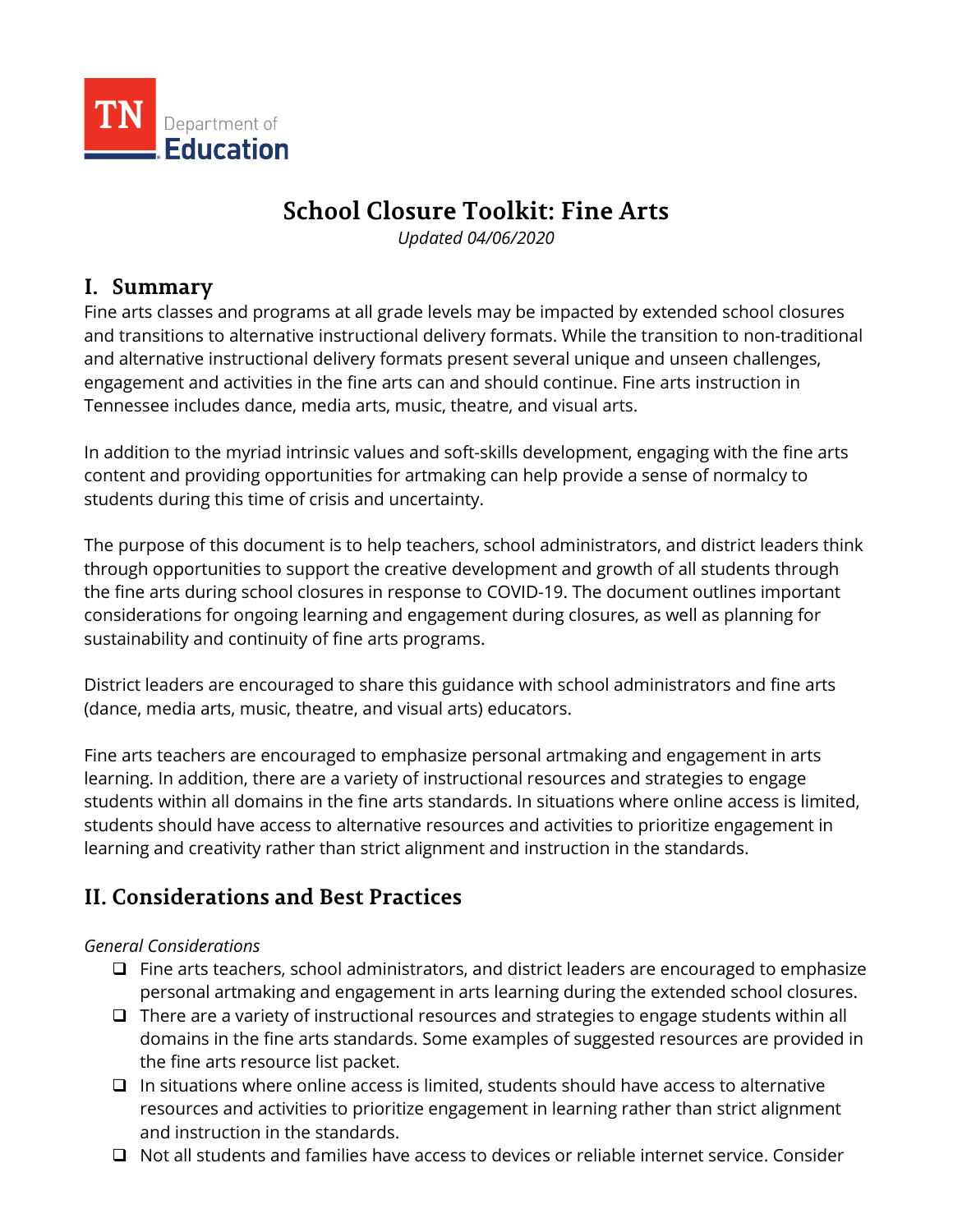alternative activities for those who may not be able to access virtual lessons or resources.

- $\Box$  Consider a variety of non-traditional delivery methods, including live-streamed and recorded video instruction, as well as printed activity packets or supplements for learners.
- $\Box$  Be mindful of the limits of online/distance learning platforms and the attention span of young learners.
	- Daily virtual engagements with all learners and class cohorts may not be possible.
	- The frequency and duration of instruction, tasks, and activities may need modification in order to be effective.
	- **Designing a series or suite of activities to engage learners in the arts may be more** effective than transitioning daily classroom instruction and work for non-traditional delivery.
- $\Box$  Follow any applicable district guidelines or directives for sending and receiving music, dance, or theatre recordings and video files to/from students.
- $\Box$  Consider offering opportunities to explore the arts through writing. For example, students can write in response to watching videos, listening to recorded music, or interview a family member about their favorite song/genre of music or art/dance, etc.
- $\Box$  Consider activities that connect across multiple arts disciplines or strong connections with other content areas to make activities and task enriching and meaningful.
- □ Assessment of fine arts activities, tasks, and assignments during school closure should emphasize feedback on personal artistic growth, self-assessment, and artistic processes (e.g., [Studio Habits of Mind,](http://www.studiothinking.org/the-framework.html) etc.).
	- decision. The department strongly encourages districts to maximize student Note: the decision to mandate and/or take grades on assignments is a district learning opportunities, where viable. Please reference the Academics Toolkit for additional ideas and strategies.
- $\Box$  Many fine arts programs rely on fundraising activities. The school closures may affect the ability for schools and school support organizations to engage in fundraising. District and school leaders should collaborate with fine arts educators and support organizations to identify strategies to safeguard fine arts program budgets to ensure continuity of programming.
- $\Box$  District and school leaders should consider the impacts of closures on purchasing for arts programs. Many arts programs may purchase supplies, including high-quality instructional materials, consumables, instruments, and equipment during the spring and final months of the school year.
	- District and school leaders are encouraged to collaborate with arts educators to ensure essential purchasing, including scheduled services like musical instrument repair, are able to continue throughout the school year. Many purchasing processes may require significant time and collaboration among stakeholders to procure instruments and materials.

## *Considerations for Dance Programs*

- $\Box$  Students enrolled in dance classes may not have access to essential equipment (i.e., proper attire, footwear, barres, mirrors, sound equipment, etc.).
- $\Box$  Work with school and district administration to identify ways to provide supplies and materials, where possible, for continued arts learning/making. Prioritize adherence to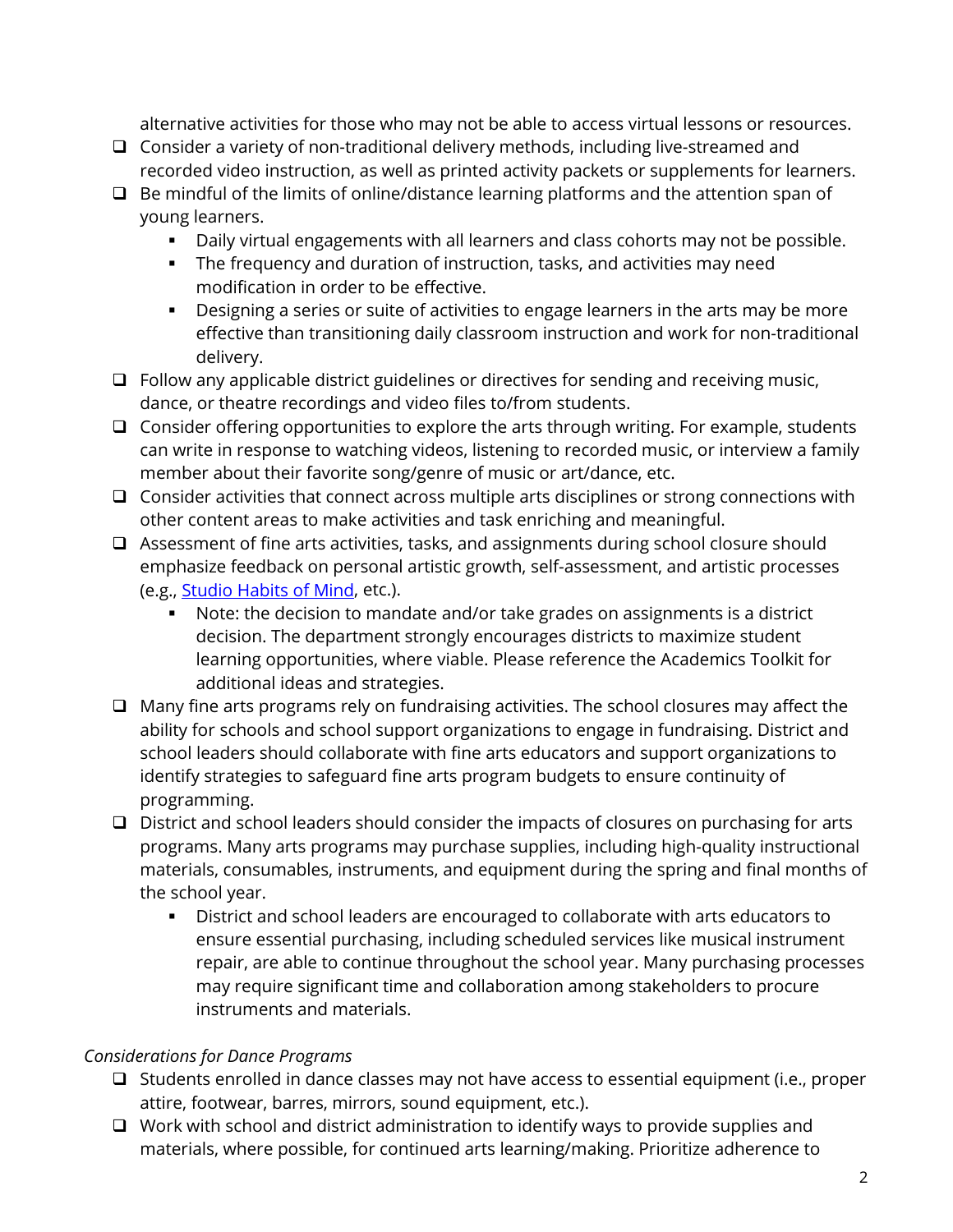social distancing and proper hygiene protocols from the CDC and Tennessee Department of Health.

- $\Box$  Provide safety recommendations and suggestions for students and parents.
- $\Box$  Live virtual dance instruction and recorded videos from professional ballet companies and dance studios are available online.
- $\square$  Dance programs may typically have a variety of recruitment or outreach activities during the spring.
	- Educators and administrators should collaborate to determine equitable solutions in the event these activities are not able to continue, especially as these cancellations and delays may impact registration, scheduling, and class rostering.
- $\Box$  Students who were selected to participate in one (1) of the Governor's Schools or who satisfy any of the other criteria for "state distinction" in the arts, such as qualifying for statewide or national recognition and awards (TAEA Regional Art Exhibitions, Youth Art Month Flag Contest, Scholastic Art Awards, etc.) should be recognized as graduating with "state distinction" in accordance with the requirements outlined in the State Board of Education High School Policy 2.103 (3)(6), even if the state or national events are cancelled.

#### *Considerations for Media Arts Programs*

- $\Box$  Students enrolled in media arts classes will likely not have access to a diverse range of art making supplies and tools at home; however, arts learning can and should continue with what is available.
- $\Box$  Work with school and district administration to identify ways to provide supplies and materials, where possible, for continued arts learning/making. Prioritize adherence to social distancing and proper hygiene protocols from the CDC and Tennessee Department of Health.
- $\Box$  In the absence of access to online tools and resources, students in the media arts may use written analysis how photographs or video media may be captured, edited, and shared. the thinking and design processes necessary to create artistic media in a low or now tech approach through storyboarding ideas, writing production sheets, or considering through
- $\Box$  Consider creative ways of displaying and sharing student artwork using the school's webpage, social media accounts, other appropriate websites, etc.
- $\Box$  Students who were selected to participate in one (1) of the Governor's Schools or who satisfy any of the other criteria for "state distinction" in the arts, such as qualifying for statewide or national recognition and awards (TAEA Regional Art Exhibitions, Youth Art Month Flag Contest, Scholastic Art Awards, etc.) should be recognized as graduating with "state distinction" in accordance with the requirements outlined in the State Board of Education High School Policy 2.103 (3)(6), even if the state or national events are cancelled.

## *Considerations for Music Programs*

- $\Box$  Students enrolled in general, instrumental/vocal, and other types of music classes may not have access to essential equipment (i.e., instruments, method books, sound recording equipment, etc.).
- $\Box$  Work with school and district administration to identify ways to provide supplies, materials, and instruments for continued arts learning/making. Prioritize adherence to social distancing and proper hygiene protocols from the CDC and Tennessee Department of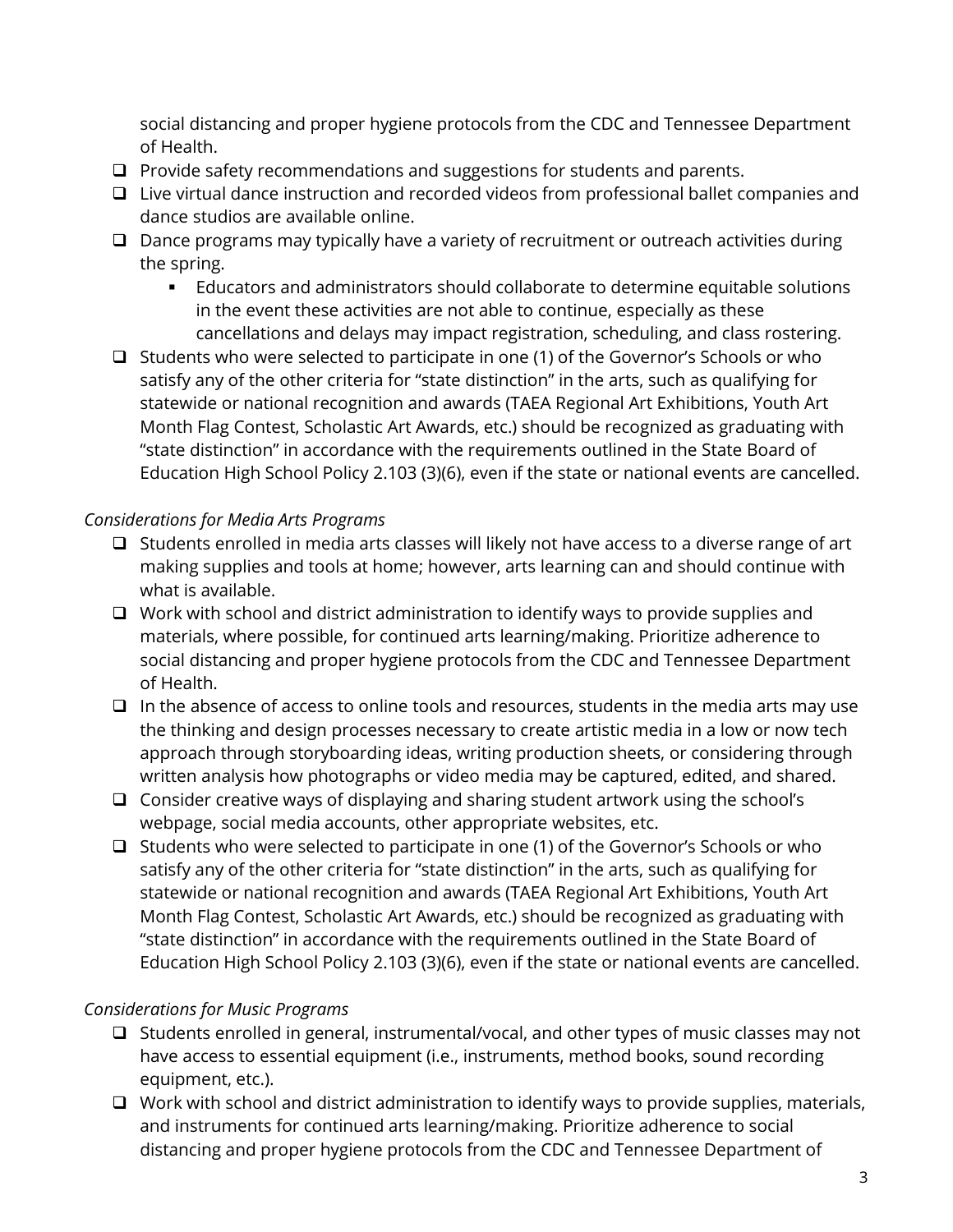Health.

- Provide a window of time for students and families to retrieve personally-owned or assigned school-owned instruments. Strategies include: limited-entry pick-up stations, curbside pick-up, delivery to student homes, etc.
- the school year or continued access throughout the summer. • Follow school/district protocols regarding the checkout of school- and districtowned equipment. Ensure a plan exists for the return of equipment at the end of
- Be mindful of the need for increased hygiene and review protocols for cleaning and sanitizing instruments and equipment with students and families.
- $\Box$  Many schools and districts conduct routine maintenance and repairs to instruments and equipment during the spring and summer. District and school leaders should collaborate with music educators to develop a plan for instrument maintenance, repair, and cleaning in preparation of the next school year.
- $\Box$  Students who were selected for one of the Tennessee All-State Musical Organizations Policy 2.103 (3)(6)(c) (through the Tennessee Music Education Association) but were unable to attend the event due to cancellation should be recognized as graduating with "state distinction" in accordance with the requirements outlined in the State Board of Education High School
- $\Box$  Students who were selected to participate in one (1) of the Governor's Schools or who satisfy any of the other criteria for "state distinction" in the arts, such as qualifying for statewide or national recognition and awards (TAEA Regional Art Exhibitions, Youth Art Month Flag Contest, Scholastic Art Awards, etc.) should be recognized as graduating with "state distinction" in accordance with the requirements outlined in the State Board of Education High School Policy 2.103 (3)(6), even if the state or national events are cancelled.
- $\Box$  Many middle school instrumental and vocal music programs may typically engage in recruitment activities (informational meetings, instrument placement, etc.) with feeder elementary schools during the spring.
	- Educators and administrators should collaborate to determine solutions in the event these activities are not able to continue.
	- Middle school music teachers may need to work with elementary school administrators and counselors for access to student contact information and to facilitate communication to parents.
	- Recruitment activities may have to be shifted to the summer or start of the next school year and may result in delayed registration, scheduling, and class rostering.
- Many high school instrumental and vocal music programs may typically engage in recruitment activities (informational meetings, auditions, spring training camps, etc.) with feeder middle schools during the spring.
	- Educators and administrators should collaborate to determine solutions in the event these activities are not able to continue.
	- High school music teachers may need to work with middle school administrators and counselors for access to student contact information and to facilitate communication to parents.
	- Recruitment activities may have to be shifted to the summer or start of the next school year and may result in delayed scheduling and class rostering.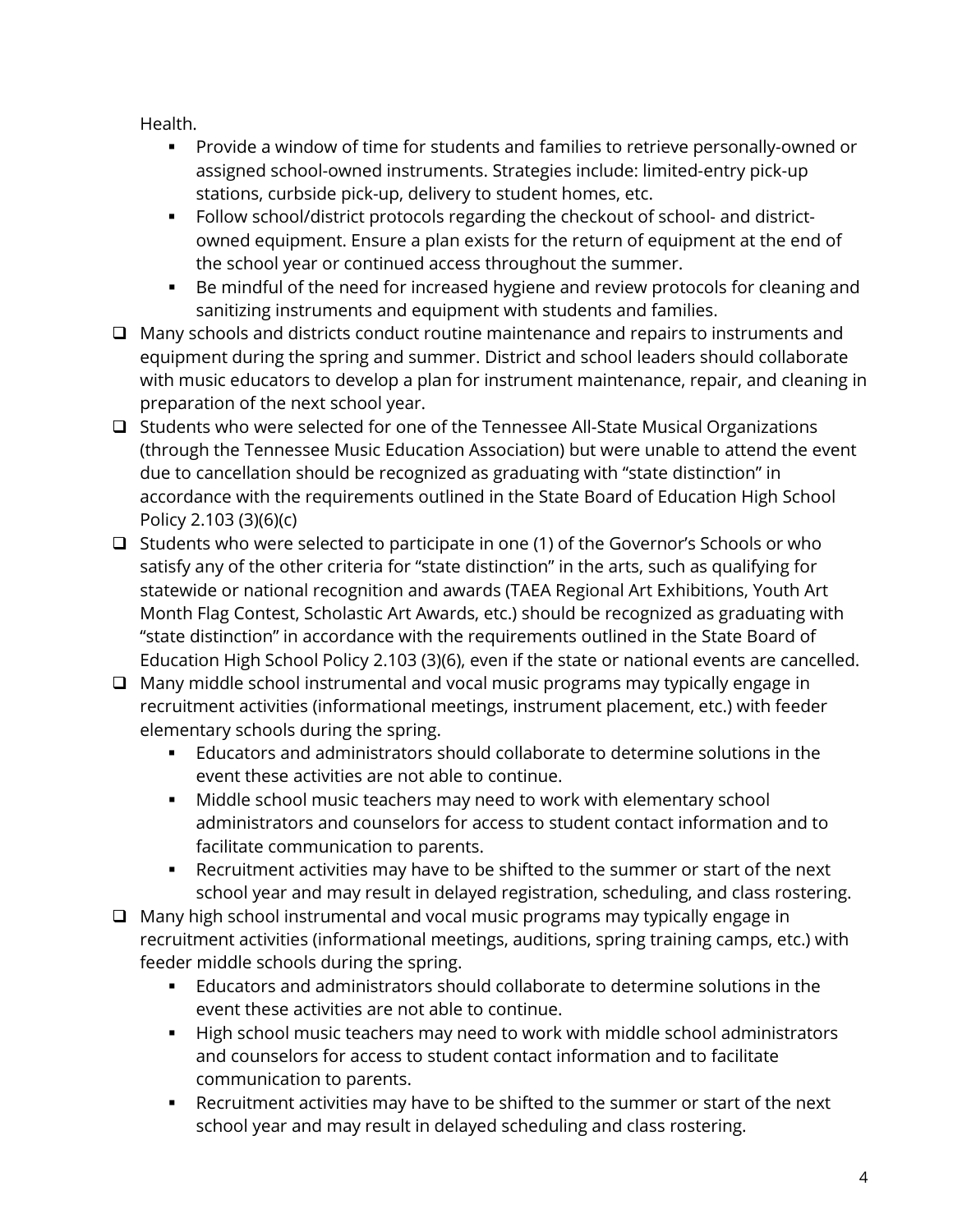#### *Considerations for Theatre Programs*

- $\Box$  Students enrolled in dance classes may not have access to essential equipment (i.e., scripts, texts, props, costumes, sound and lighting equipment, etc.).
- $\square$  Similar to the considerations for media arts programs, in the absence of tools and resources, theatre students may engage in the thinking and design process used in creation of dramatic productions.
- pre-written text, write short stories, dialogues, and skits with limited characters, or access  $\Box$  Students may be provided with high-quality text and literature to create scenes based on music and dance resources to build and maintain musical theatre skills.
- $\Box$  Provide opportunities that include not only performance tasks, but activities in written analysis, playwriting, theatre history, and technical theatre.
- $\Box$  High-quality plays and other dramatic productions are readily available for viewing online and through various streaming platforms.
- □ Follow school/district protocol for using video conferencing programs (such as Google Hangouts, Skype, Flipgrid, or Zoom) for interactive activities.
- $\square$  Theatre programs may typically have a variety of recruitment or outreach activities during the spring.
	- Educators and administrators should collaborate to determine equitable solutions in the event these activities are not able to continue, especially as these cancellations and delays may impact registration, scheduling, and class rostering.
- $\Box$  Students who were selected to participate in one (1) of the Governor's Schools or who satisfy any of the other criteria for "state distinction" in the arts, such as qualifying for statewide or national recognition and awards (TAEA Regional Art Exhibitions, Youth Art Month Flag Contest, Scholastic Art Awards, etc.) should be recognized as graduating with "state distinction" in accordance with the requirements outlined in the State Board of Education High School Policy 2.103 (3)(6), even if the state or national events are cancelled.

#### *Considerations for Visual Arts Programs*

- $\Box$  Students enrolled in visual arts classes will likely not have access to a diverse range of art making supplies and tools at home; however, arts learning can and should continue with what is available.
	- There are a variety of ways to participate in artmaking using household items. Teachers should consider providing recommendations for activities that safely utilize a variety of common materials.
- Consider creative ways of displaying and sharing student artwork using the school's webpage, social media accounts, websites like Artsonia, etc.
	- In the event school closures are extended, determine a plan to archive or return student artwork left at school.
- $\Box$  Students should be encouraged, whenever possible, to work on projects that encourage varied outcomes in addition to skill based practice.
- $\Box$  Students who were selected to participate in one (1) of the Governor's Schools or who satisfy any of the other criteria for "state distinction" in the arts, such as qualifying for statewide or national recognition and awards (TAEA Regional Art Exhibitions, Youth Art Month Flag Contest, Scholastic Art Awards, etc.) should be recognized as graduating with "state distinction" in accordance with the requirements outlined in the State Board of